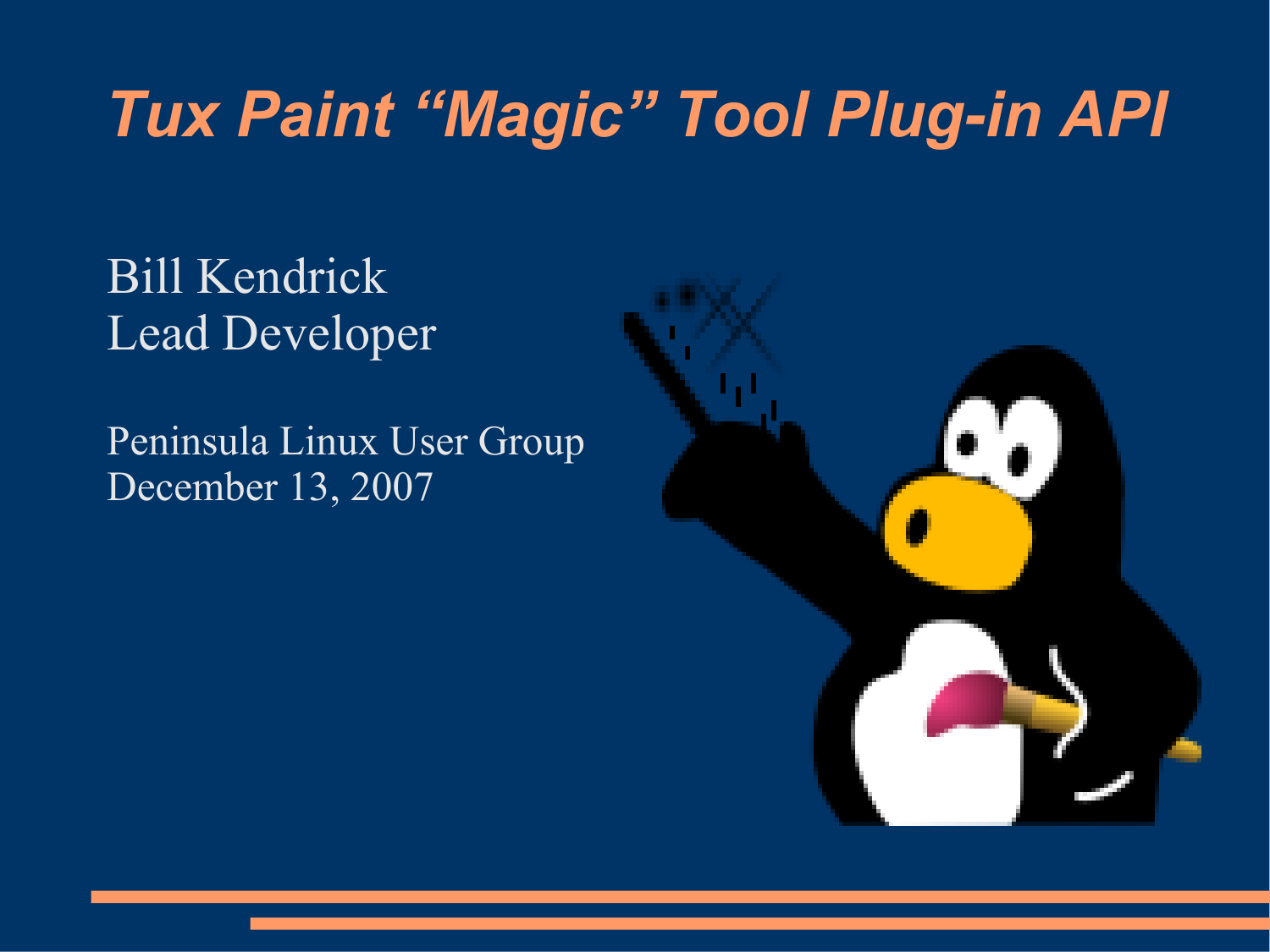# *What is Tux Paint?*

- Drawing software
- For kids age 3yrs & up
- Open Source
- Linux/Windows/Mac
- Written in C
- Based on libSDL
- 2000+ downloads/day
- Too many lines of code :)

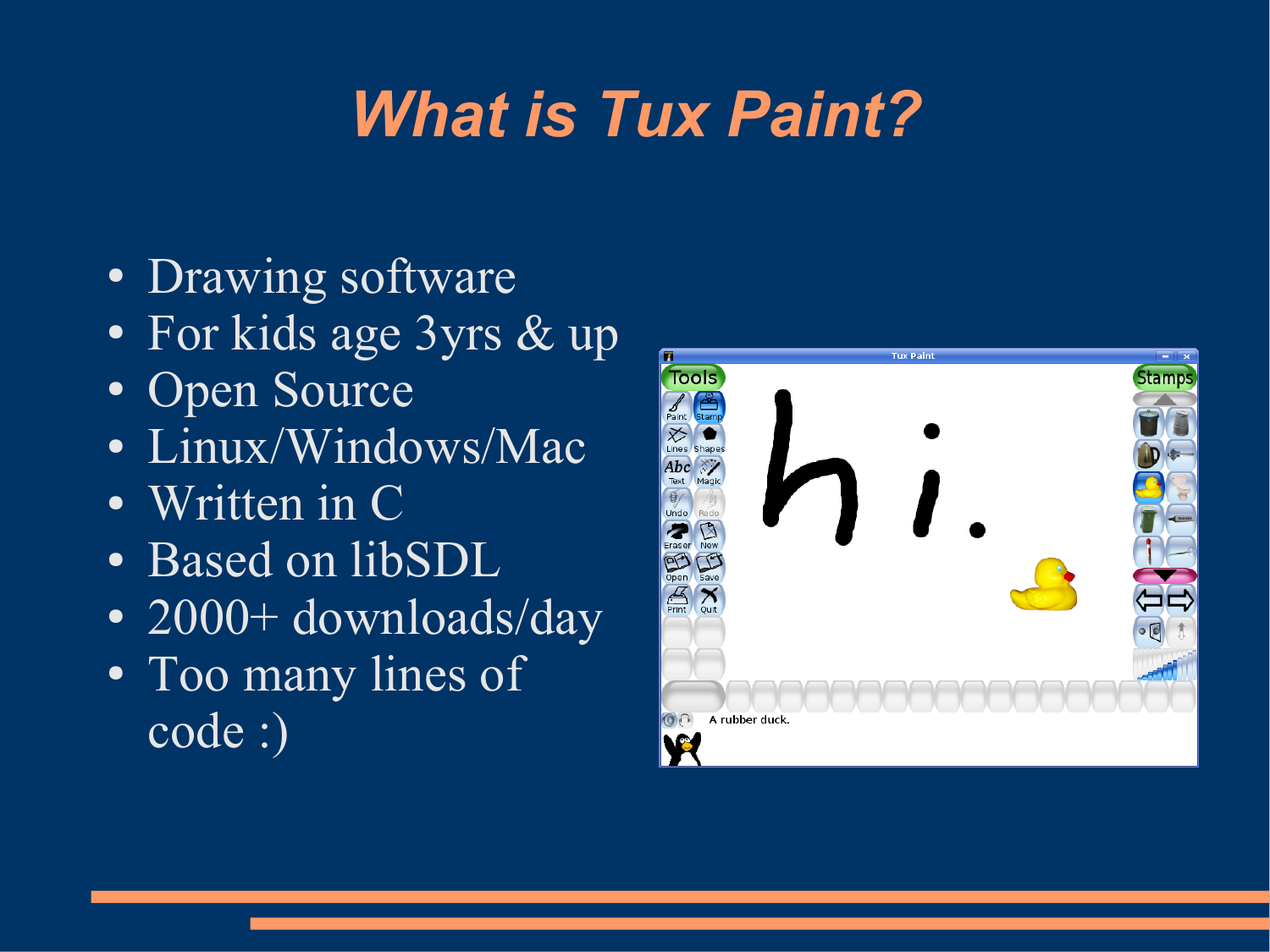# *What are "Magic" Tools?*

- Special drawing tools
	- Rainbow
	- Bricks
	- Grass
- Effect-applying tools
	- Blur
	- Smudge
	- Tint
- Full-image effects
	- Mirror
	- Flip



Click and move the mouse around to draw a negative.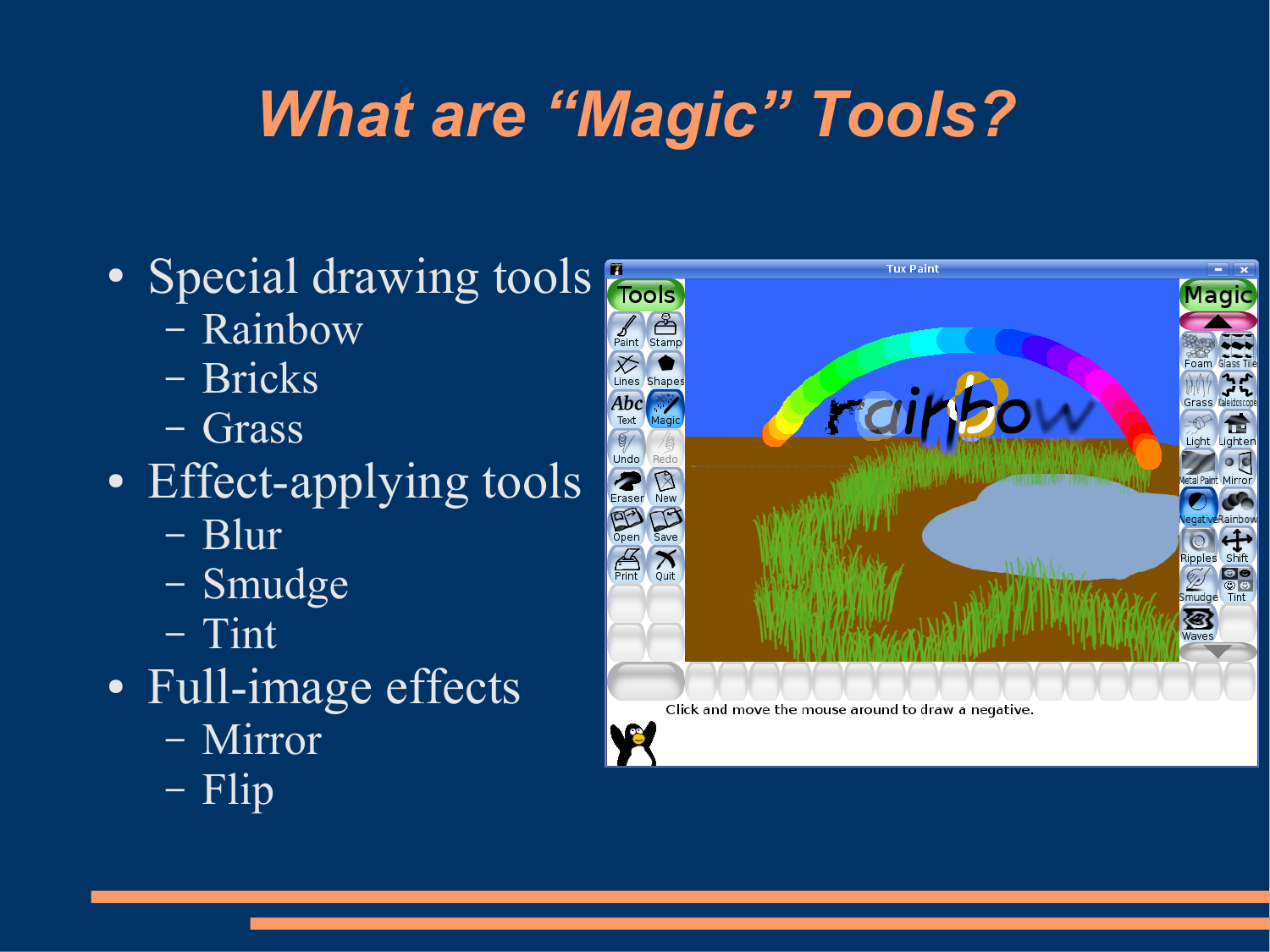# *Why a Plug-in API?*

- Tux Paint is a *lot* of code
- "Magic" tools were entrenched
- Had to rebuild all of Tux Paint to create & test new effects
- Making it easy makes it more fun & accessible!
- *More people will be able to contribute!*

*(Idea came to me after a double-shot mocha, while biking to work... It was just a 'sick joke' at first. But here we are!)*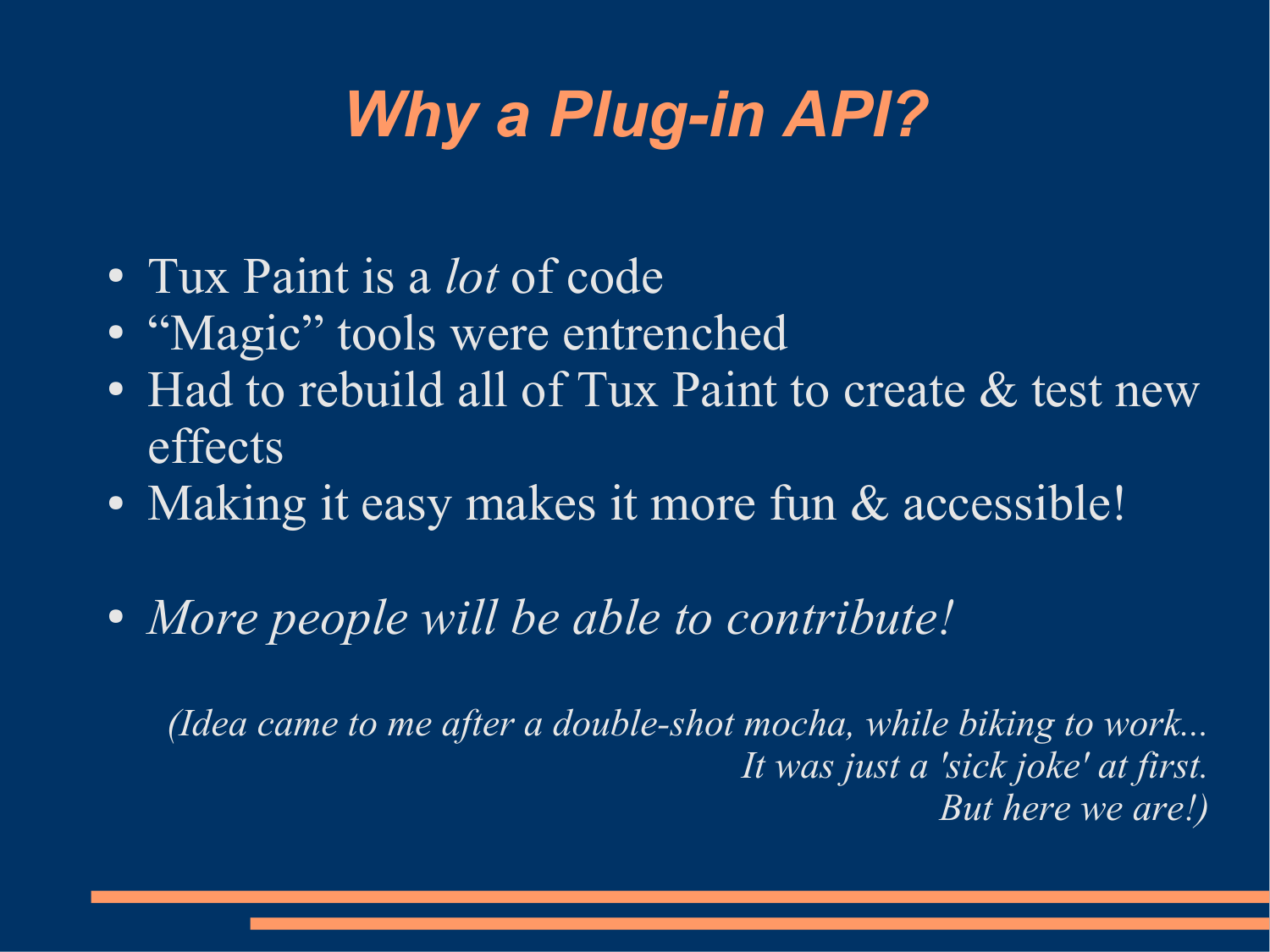### *What you need to know (or will learn by doing)*

- C programming language
- Simple DirectMedia Layer library
- Pointers
- Callbacks
- Event-driven programming
- Graphics programming

Current API was designed around what all of the "Magic" tools in Tux Paint version 0.9.17 needed...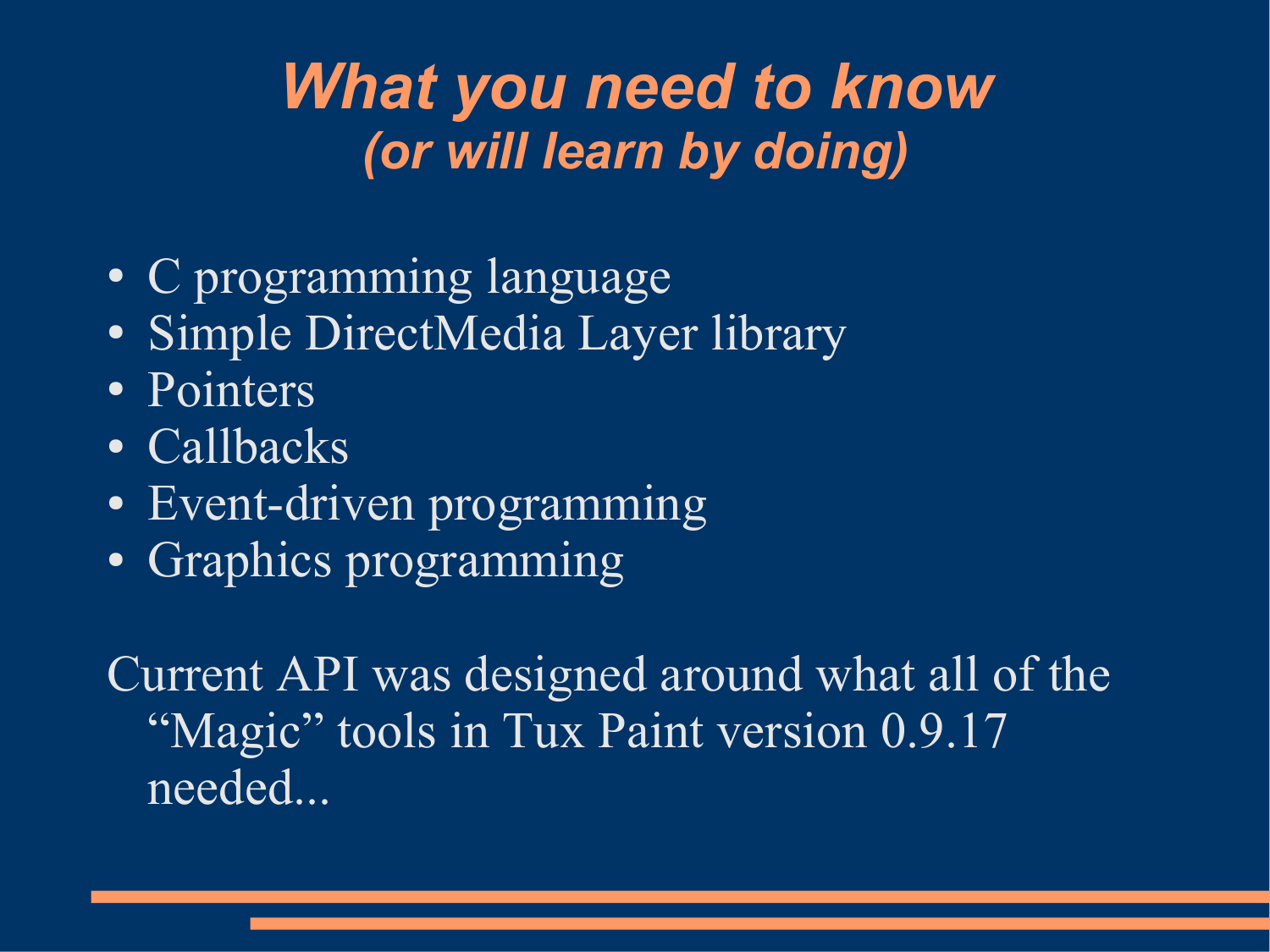### *How Plug-ins Get Into Tux Paint (on Linux, as an example)*

- Compile the plugins as a shared object: gcc -shared {...} -o my\_plugin.so
- Put it where Tux Paint expects to find it: /usr/lib/tuxpaint/plugins/
- Tux Paint scans that directory for .so files.
- Object files are opened, and checked for all the functions Tux Paint expects you to have written: my\_plugin\_init() my\_plugin\_getname() my\_plugin\_click() *etc.*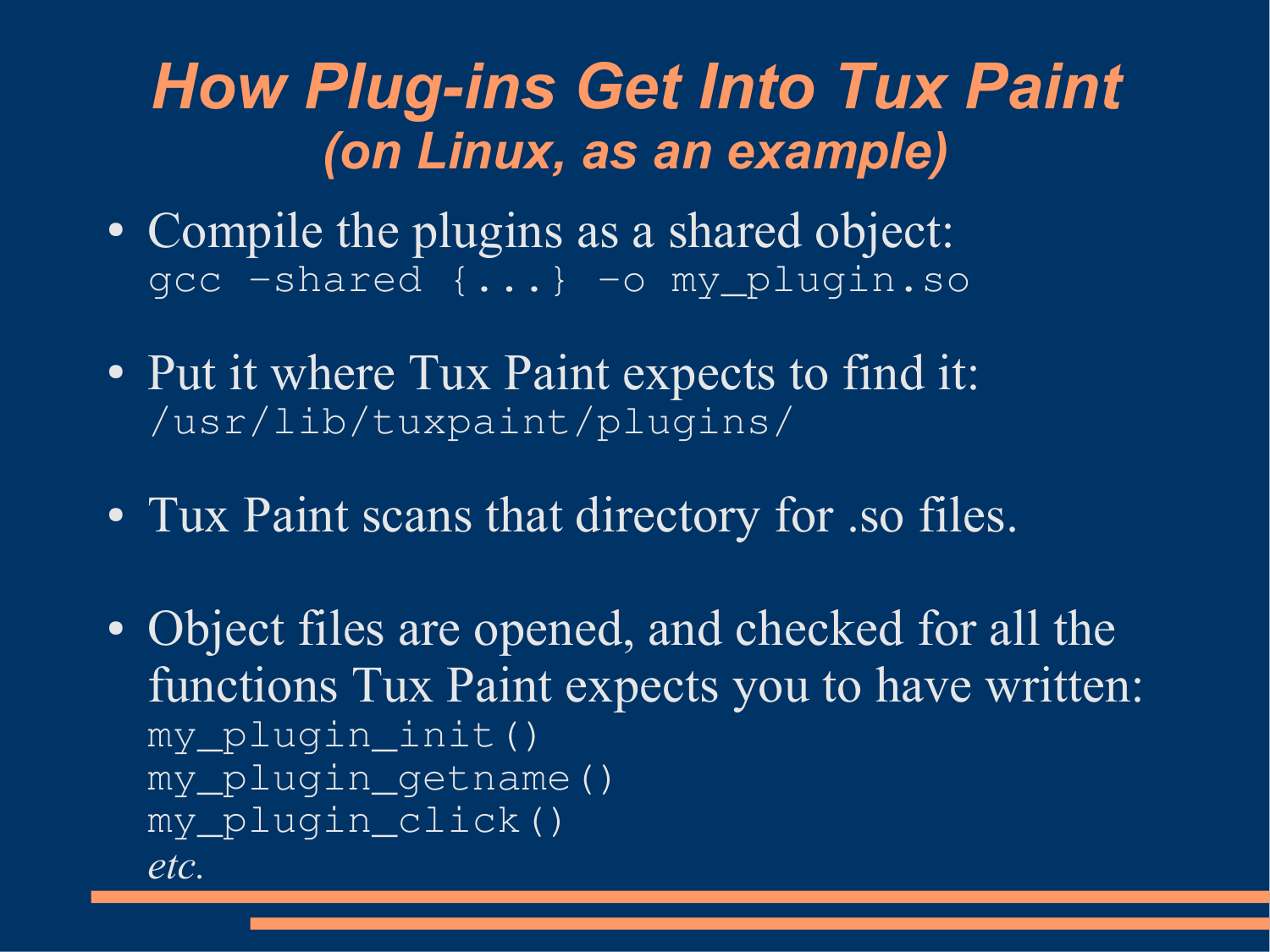### *Sequence of Events*

- Tux Paint calls some functions you'll have written:
	- "Are you compatible with this API version?"
	- "Initialize!"
		- *(load your icons, sounds, any other data)*
	- "How many tools do you have?" *(Plug-ins can include more than one tool; each will appear as a separate "Magic" tool)*
	- For each tool the plug-in includes, the plug-in is asked:
		- "What's the tool's name?" (for the button)
		- "Give me your icon" (for the button)
		- "What's the tool's description?" (for Tux penguin to say)
		- "Do you support colors?" *(e.g., 'Blur' and 'Smudge' do not, but 'Bricks' and 'Grass' do)*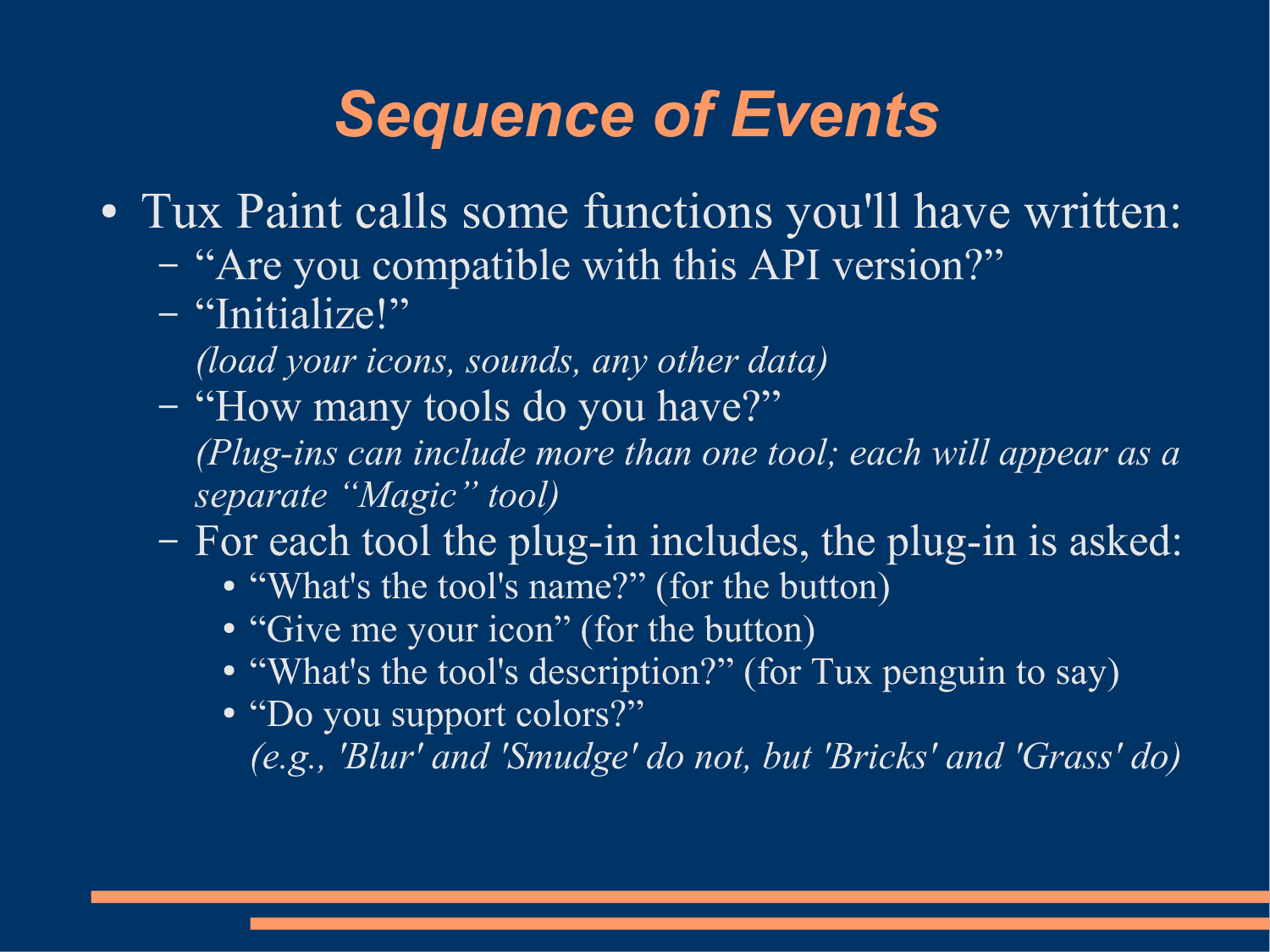## *All loaded, time to draw!*

- Click the "Magic" button under "Tools"
- The bar on the right will show buttons for each tool, including name and icon
- Click a "Magic" tool's icon on the right to activate it
- The tool's description is shown at the bottom, next to Tux the penguin
- The tool is informed of the current color (if applicable)
- *... and now we wait!*

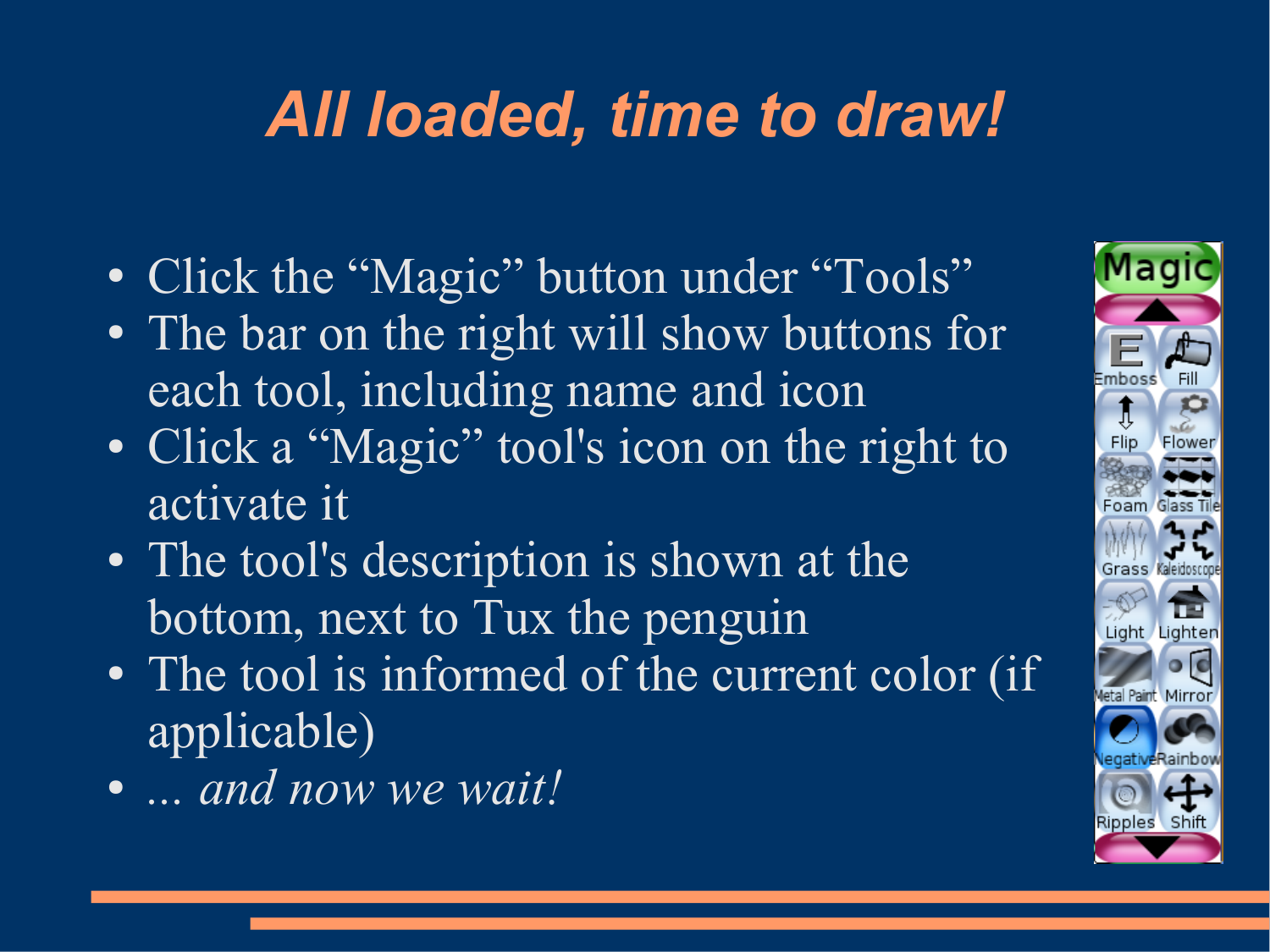## *Events to Expect*

- Color choice changes
- Clicks
- Drags
- Releases
- *... that's all, folks! (for now)*

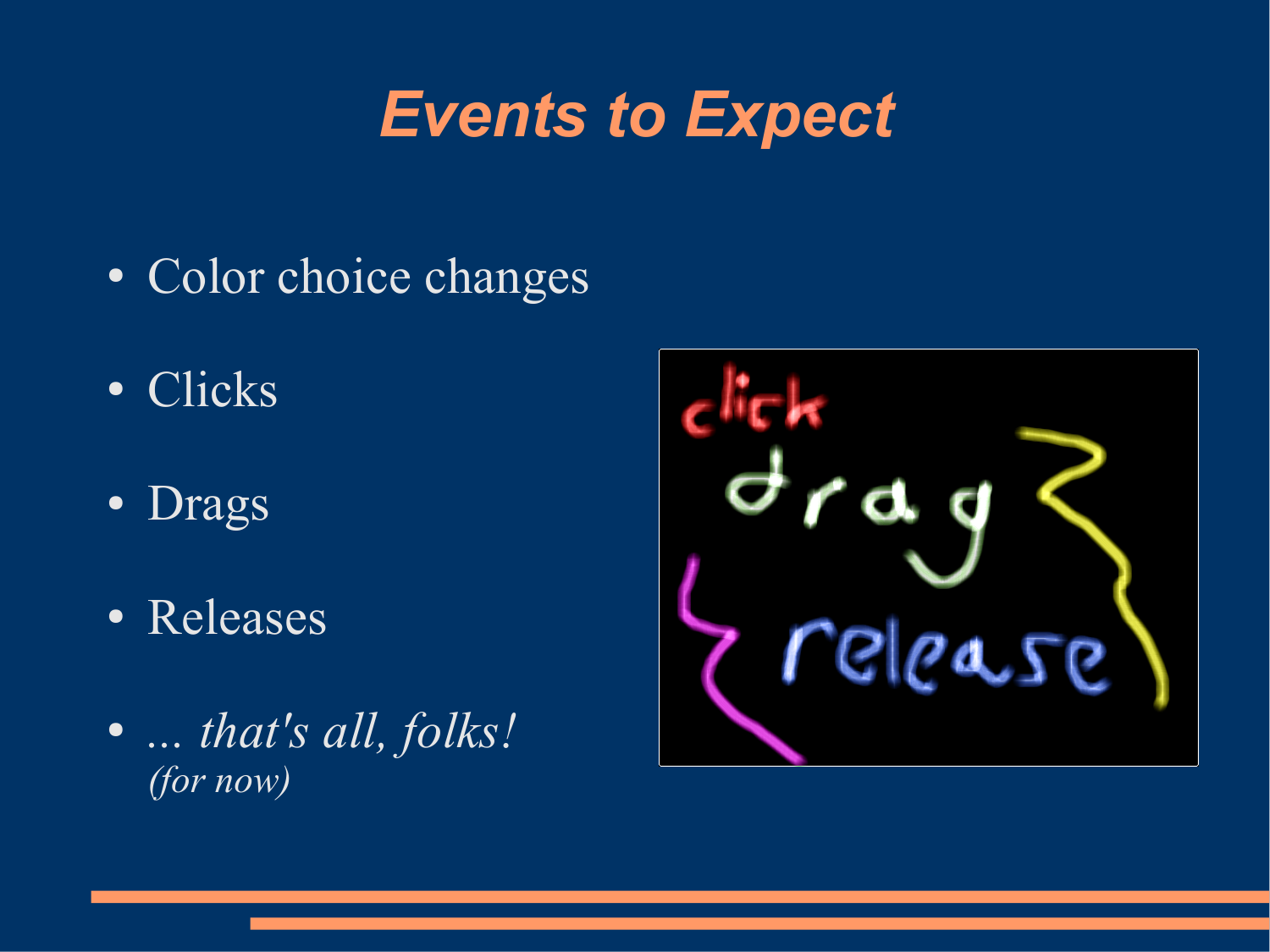## *Dealing with Events*

#### Your functions...

*(named after your plug-in, to avoid namespace collisions)*:

- foo\_set\_color()
- foo\_click()
- foo\_drag()
- foo\_release()

...accept various arguments from TP, including:

- Pointer to a "Magic" tool API structure
- Which of the plug-in's tools is being utilized
- Snapshot of canvas prior to the last click
- Current canvas (where you draw)
- Old and New X & Y coordinates
- An "update rectangle" structure, to tell Tux Paint what part of the canvas was just updated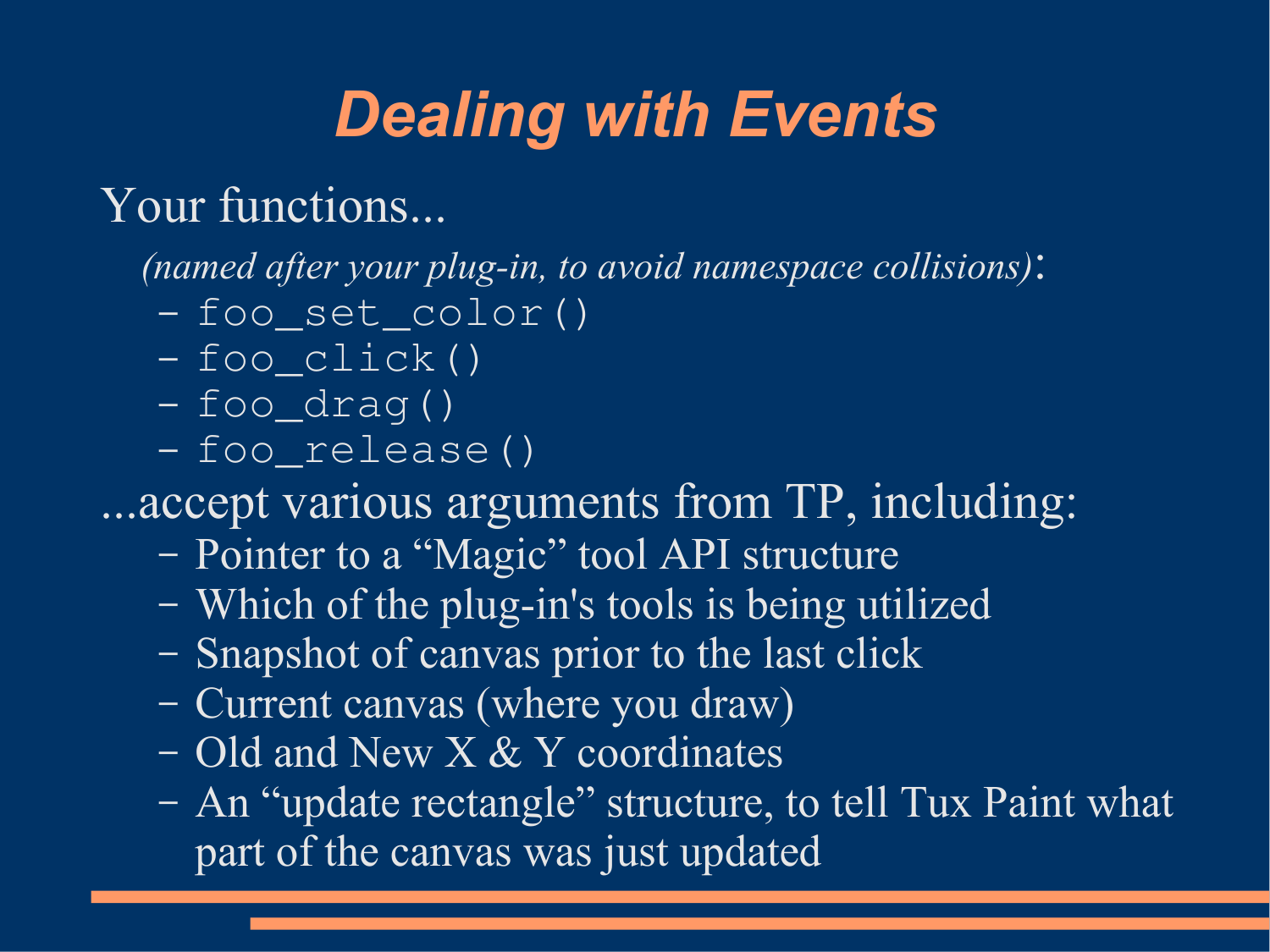## *"Magic" Tool API Structure*

- Most of your functions are sent a pointer to the "tp\_magic\_api" structure
- It contains pointers to functions *inside* Tux Paint, as well as some C macros. For example:
	- Get a pixel, put a pixel
	- Scale an entire surface
	- Test whether a coordinate is within a circle *(good for effects that want to have a round brush)*
	- Calculate a line *(this needs explaining)*
	- Draw the progress bar
	- Convert sRBG to linear & back
	- Convert HSV to RGB and back
	- min(), max(), clamp()
	- Play a sound effect
	- $\bullet$  *etc.*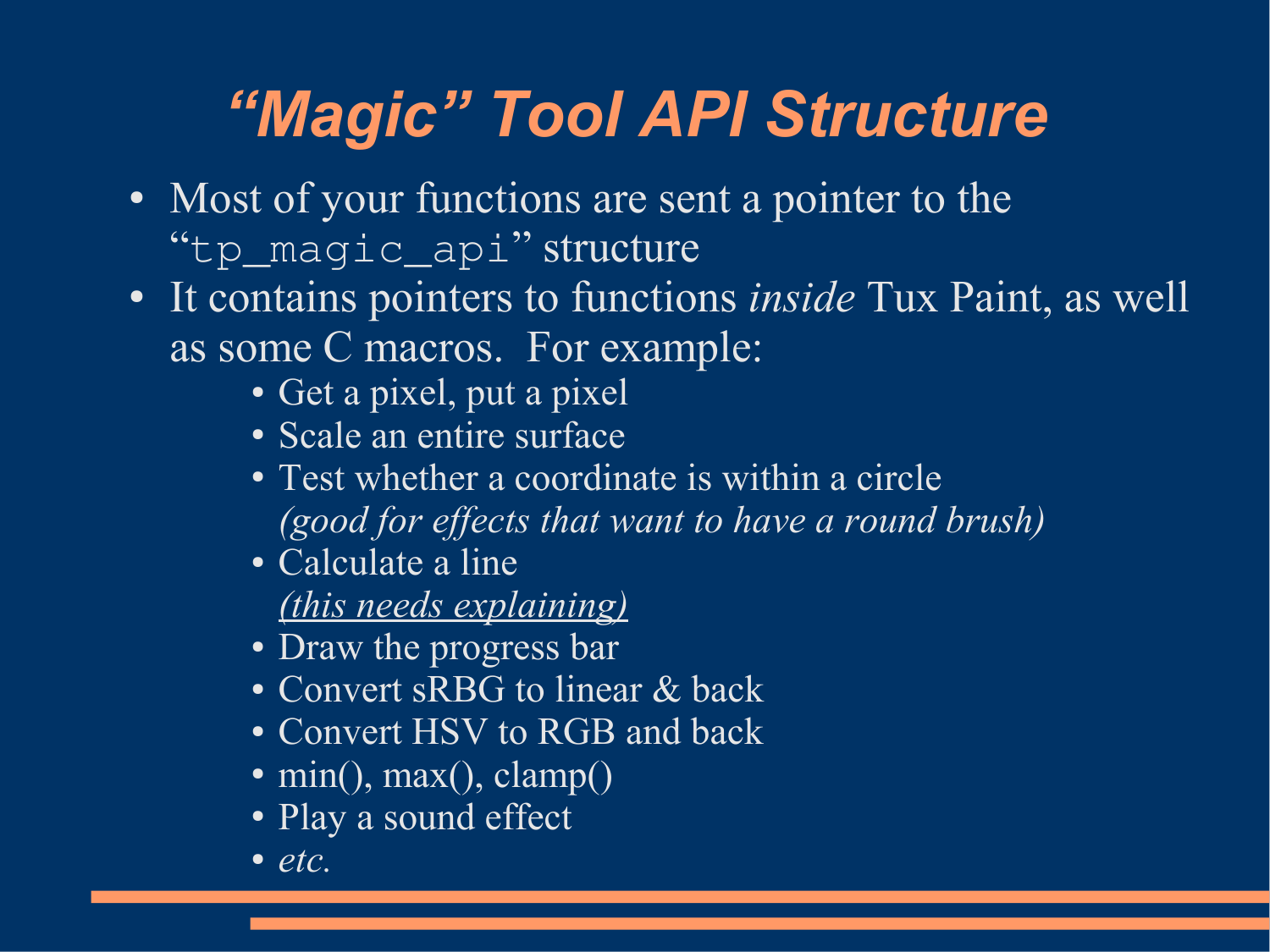### *Lines & Callbacks (I promised I'd explain)*

- Mice move quickly
- Brush effects need to include everything between two mouse positions, or they'd often be dotted lines
- You can ask Tux Paint to calculate a line between  $(X_1, Y_1)$  and  $(X_{2}, Y_{2})$
- Tux Paint will calculate the line, and for each step position between the points, it calls a *callback* function, that you write!
- For brush-like effects, you usually just call Tux Paint's line() inside your drag() function. It, in turn, calls whatever function you wrote that actually *does* your effect.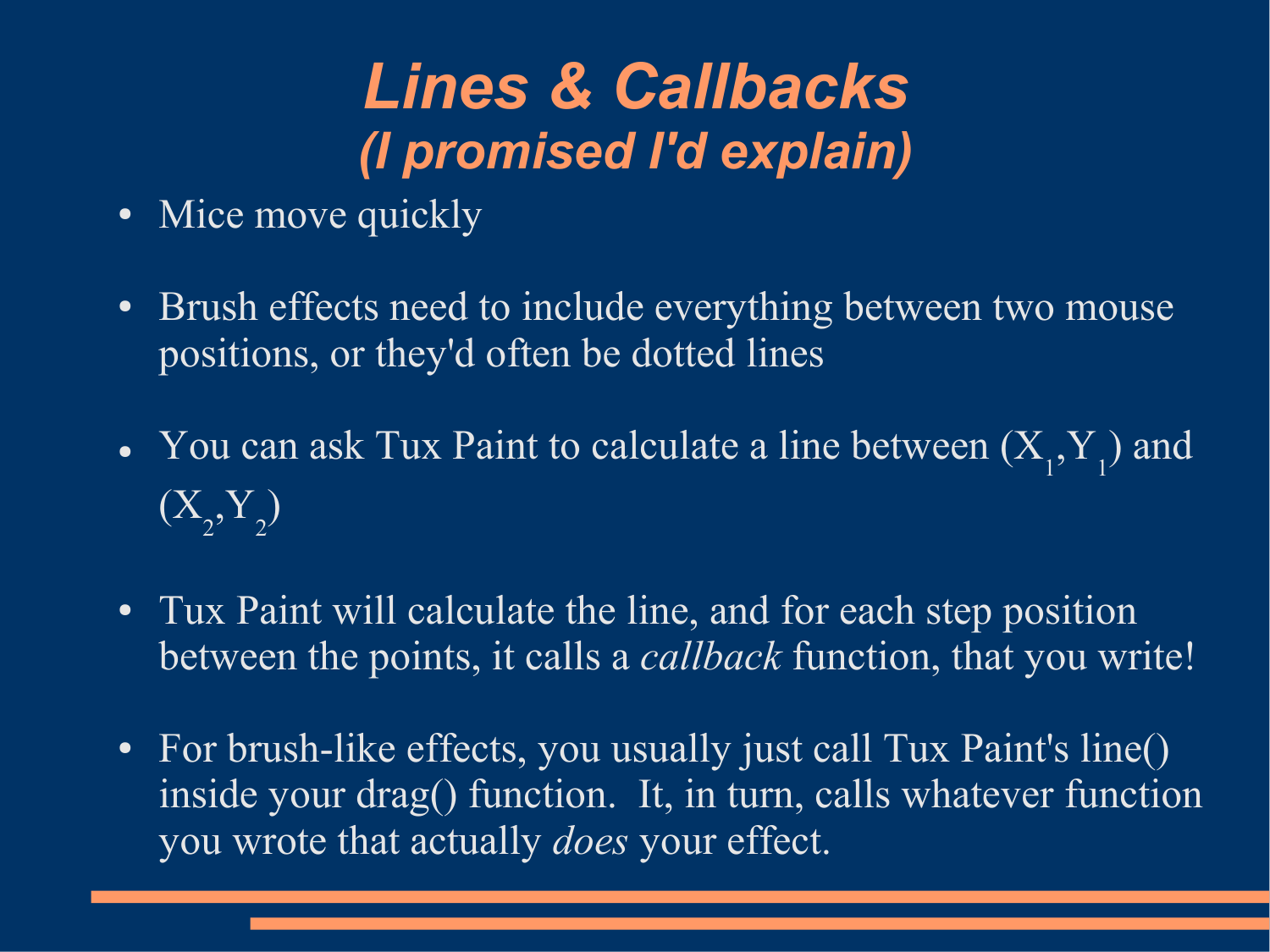## *Compiling & Installing*

- Many Open Source projects include "-config" tools to help you compile & install stuff. (SDL, Gimp, etc.)
- Tux Paint "Magic" tool API does, too: tp-magic-config
- Use grave/backtick (**`**) on the shell to get what you need: ➢ gcc --shared `tp-magic-config --cflags` \ my\_plugin.c -o my\_plugin.so
	- ➢ sudo cp my\_plugin.so \ `tp-magic-config --pluginprefix`
	- ➢ sudo cp my\_plugin\_icon.png \ `tp-magic-config --dataprefix`/images/magic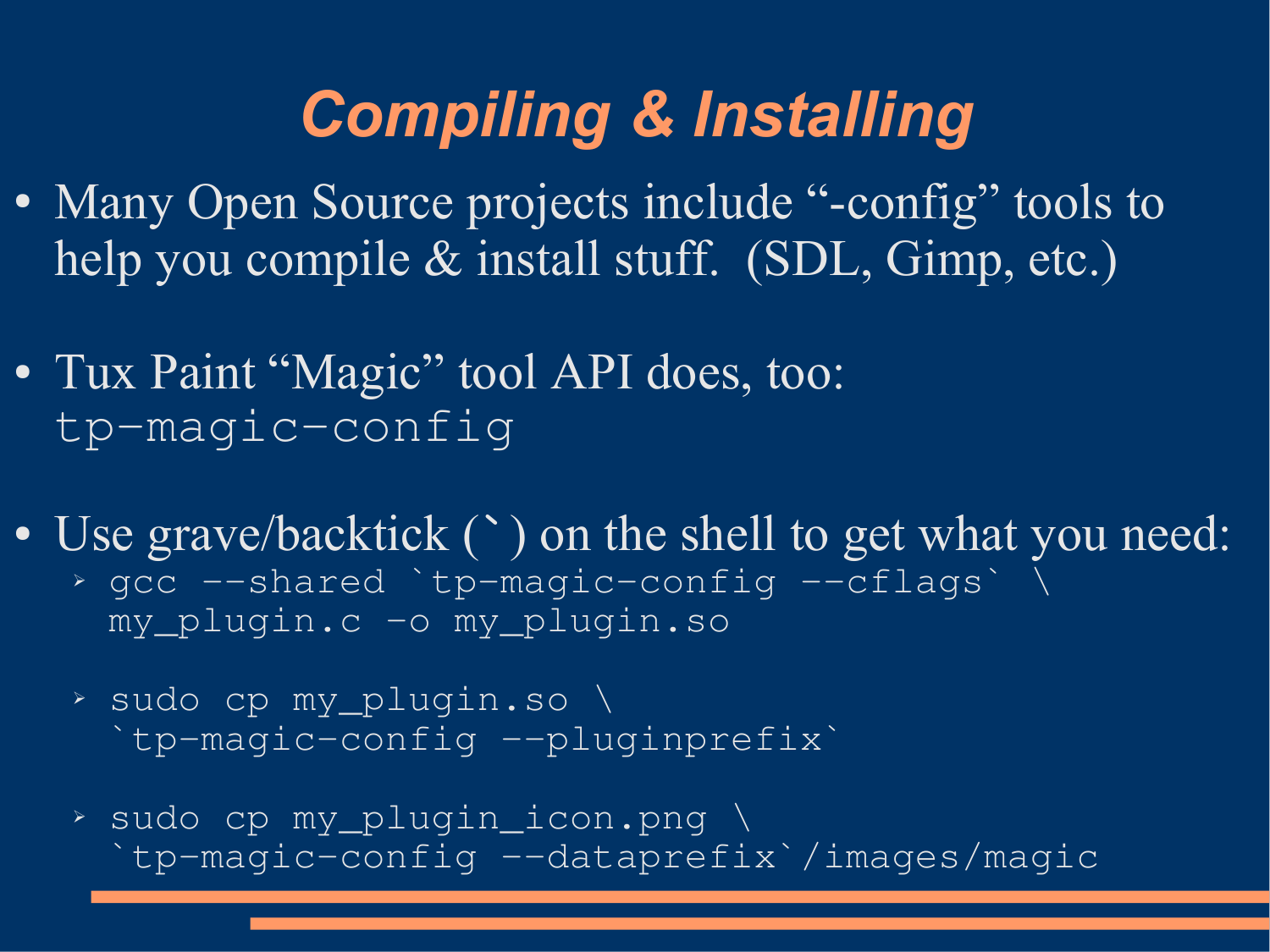// So we recognize TP's Magic API **#include "tp\_magic\_api.h"**

// For loading our PNG icon **#include "SDL\_image.h"**

// For loading our sound effect **#include "SDL\_mixer.h"**

// Place to hold sound effect: **Mix\_Chunk \* snd\_effect;**

// Place to hold current color **Uint8 ex\_r, ex\_g, ex\_b;**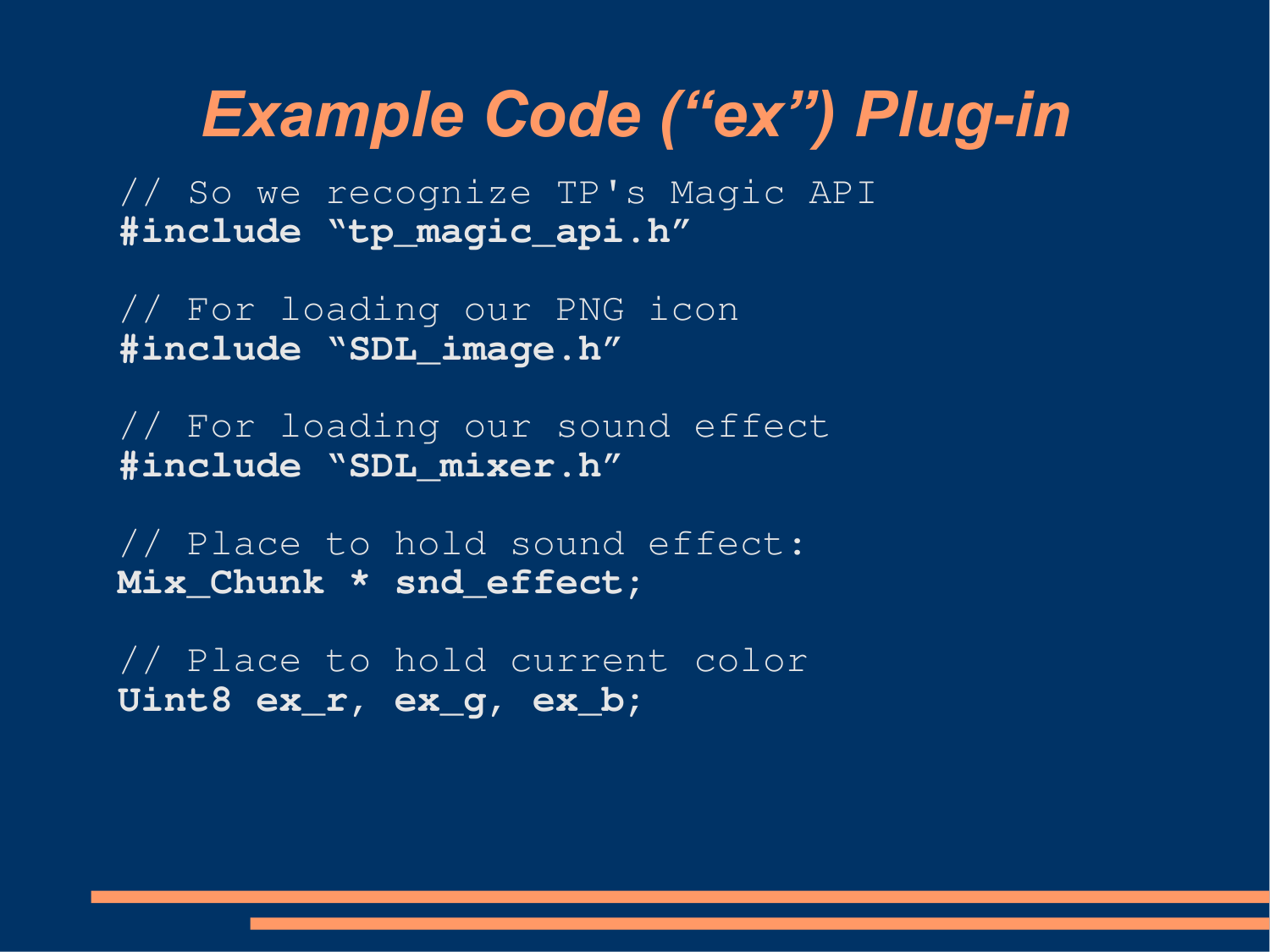```
// Tell Tux Paint which plug-in API we were
// built against. (We pick up the value
// as a #define from "tp_magic_api.h")
Uint32 ex_api_version(void)
{
```

```
 return(TP_MAGIC_API_VERSION);
}
```

```
// Our initialization routine.
// Just load our sfx from TP's data folder:
int ex_init(magic_api * api)
{
   char fname[1024];
   sprintf(fname, "%s/sounds/magic/ex.wav",
     api->data_directory);
```

```
 snd_effect = Mix_LoadWAV(fname);
```
**}**

```
 return(snd_effect != NULL); // Success?
```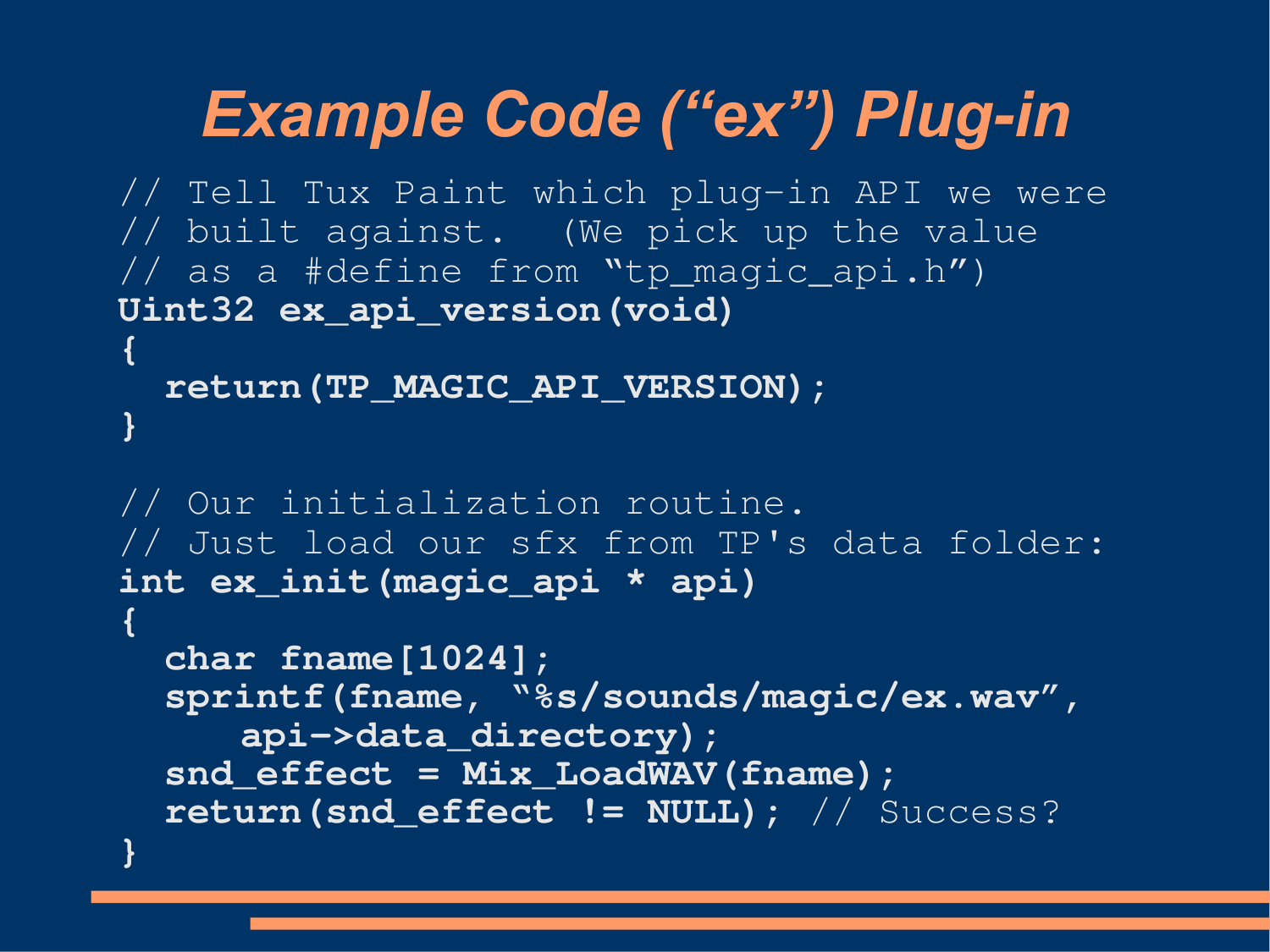```
Example Code ("ex") Plug-in
// Tell Tux Paint we have but one tool:
int ex_get_tool_count(magic_api * api)
{
  return(1);
}
```
// Load our tool's icon and give to Tux Paint: // **Note**: We only have one tool, so are assured // that 'which' will always be '0' (zero) **SDL\_Surface \* ex\_get\_icon(magic\_api \* api, int which)**

**{**

```
 char fname[1024];
  sprintf(fname, "%s/images/magic/ex.png",
     api->data_directory);
  return(IMG_Load(fname)); // Return the icon!
}
```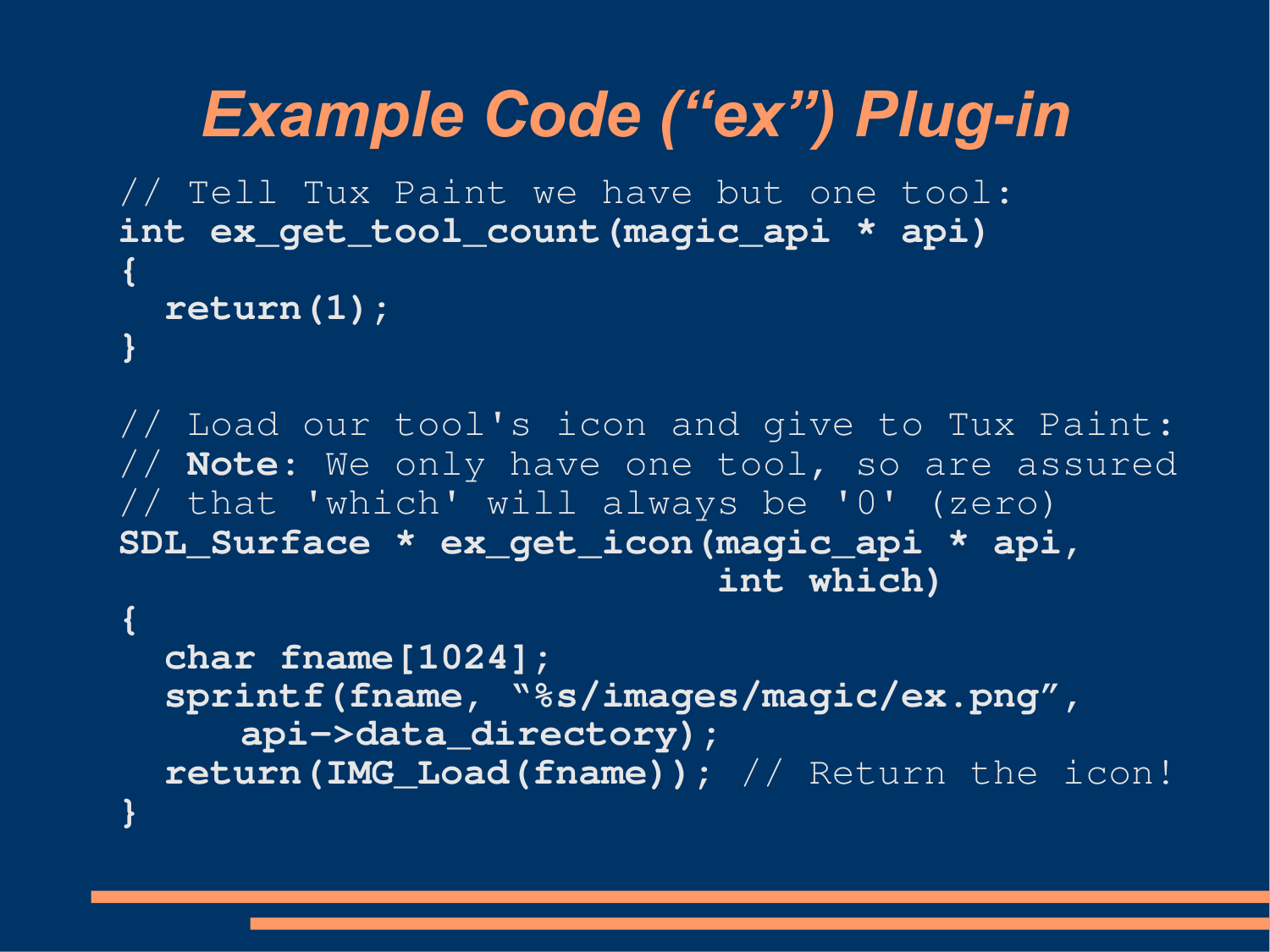// Give Tux Paint our tool's name **char \* ex\_get\_name(magic\_api \* api, int which) {** // Copying it (with 'strdup()'), because // Tux Paint will free it when the user quits  **return(strdup("Example")); }**

// Give Tux Paint our tool's description **char \* ex\_get\_description(magic\_api \* api, int which)**

 // Copying with 'strdup()' here, too  **return(strdup("An example tool!")); }**

**{**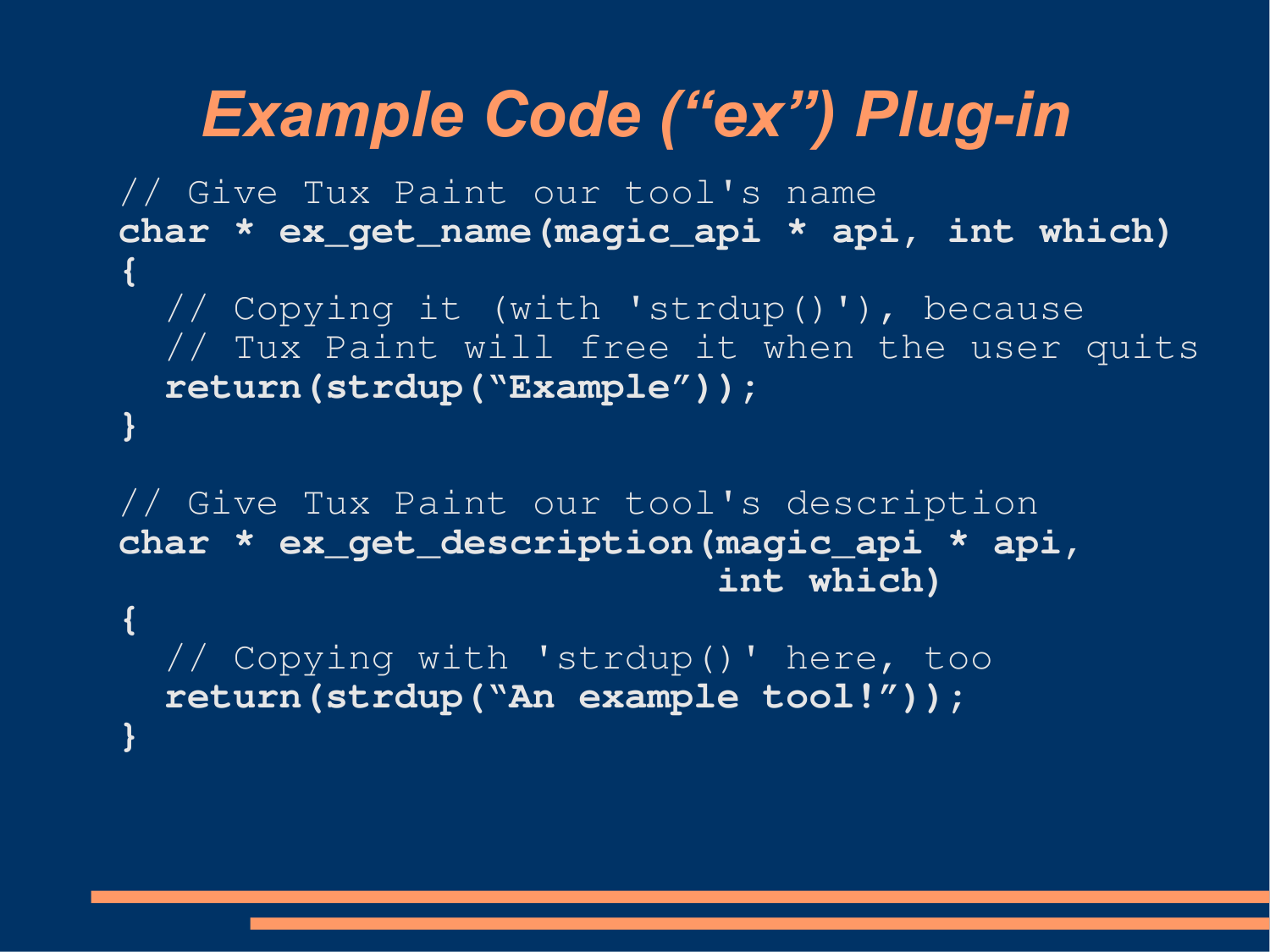// Tell Tux Paint that we utilize colors // (the color palette below the canvas will // become/remain active when our tool is used) **int ex\_requires\_colors(magic\_api \* api, int which)**

```
{
   return(1); // AKA 'true'
}
```
// Clean up after ourselves when TP quits: **void ex\_shutdown(magic\_api \* api) {** // Release RAM used by our sfx:  **Mix\_FreeChunk(snd\_effect); }**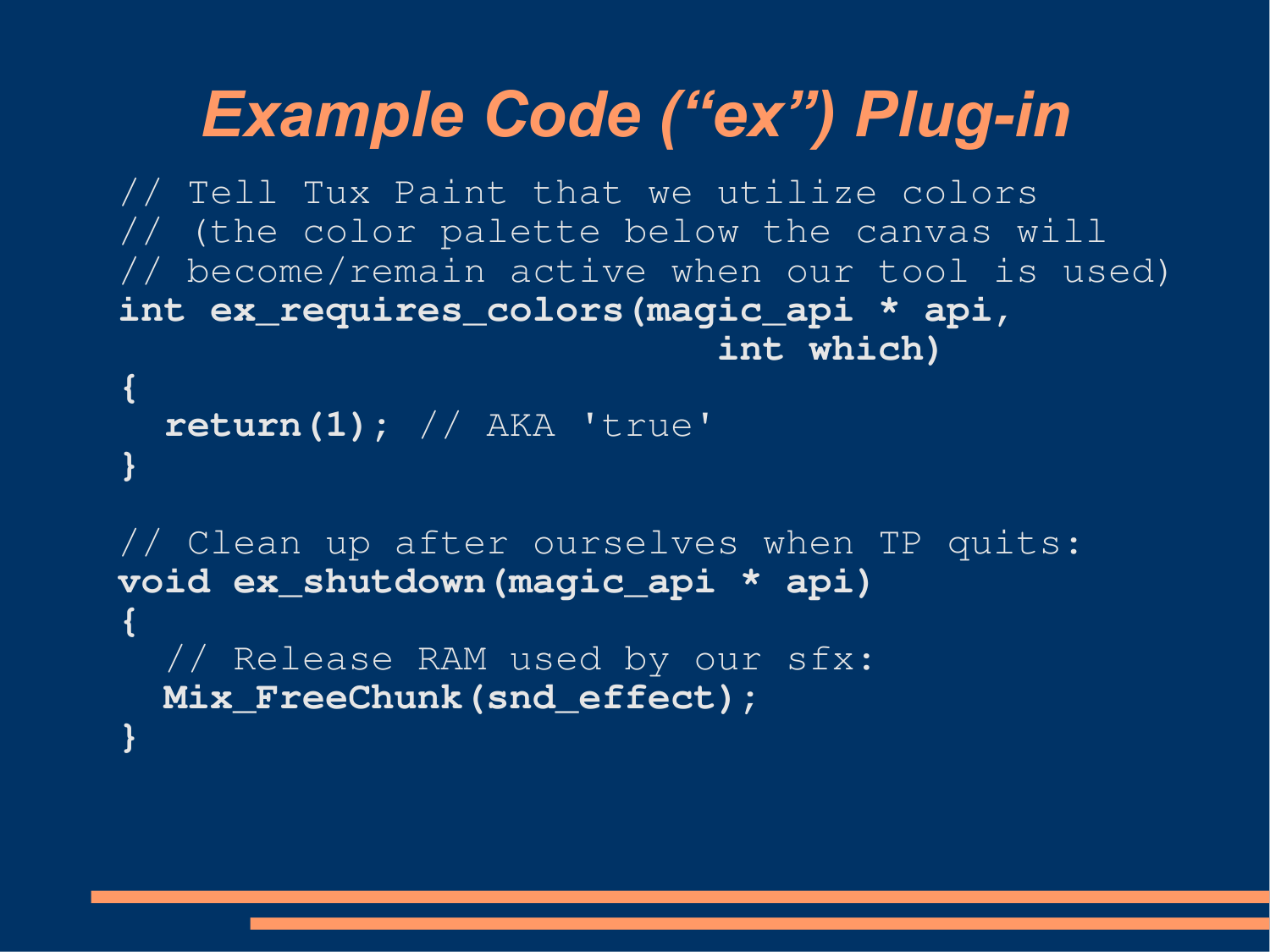// Respond to clicks (mouse button down event) **void ex\_click(magic\_api \* api, int which, SDL\_Surface \* canvas, SDL\_Surface \* snapshot, int x, int y, SDL\_Rect \* update\_rect) {**

 // Cheating!!! For our effect, a click is // the same as a drag, so just send "x, y" as // the start and end points:

 **ex\_drag(api, which, canvas, snapshot, x, y, x, y, update\_rect);**

**}**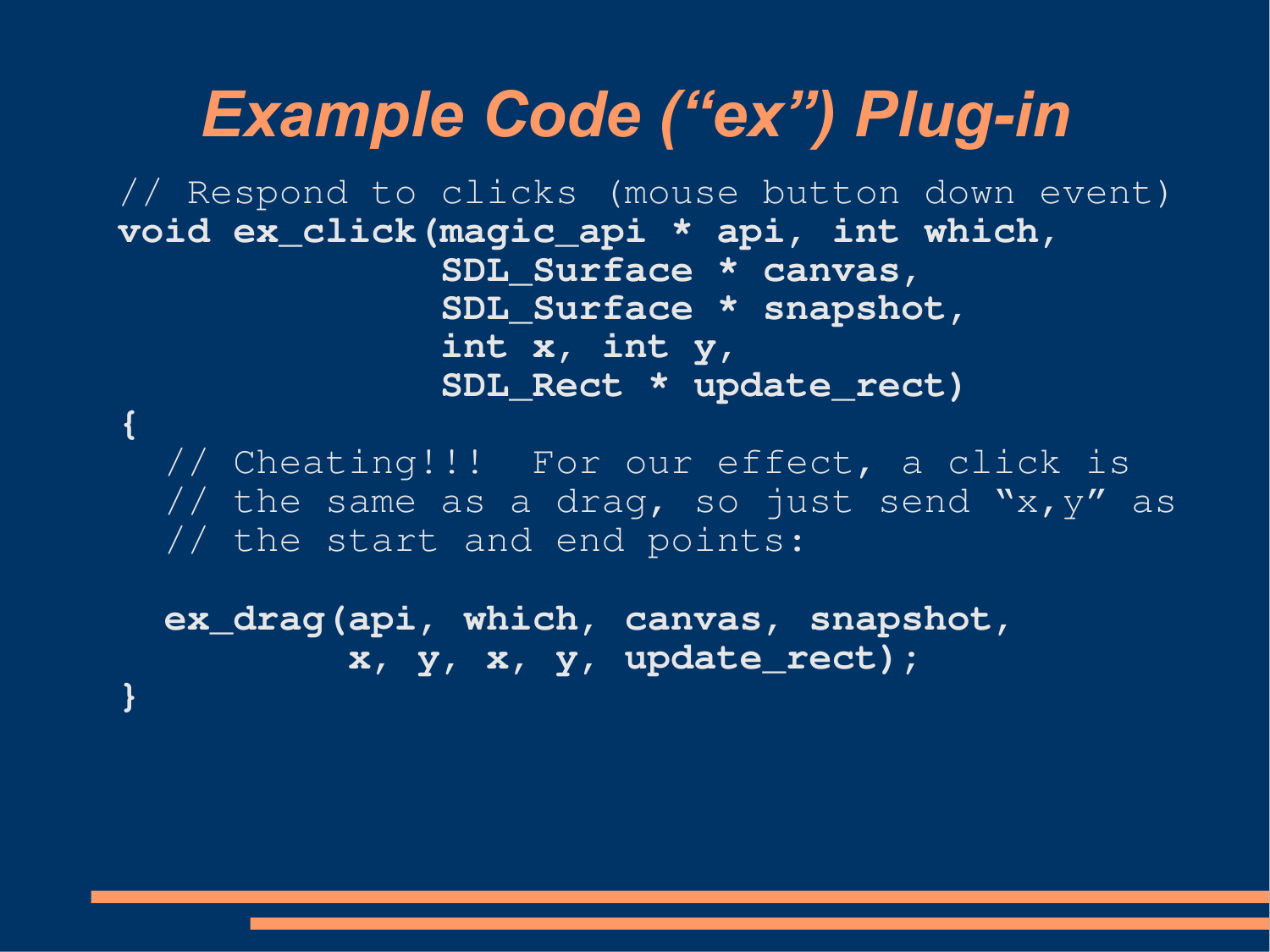// Respond to drags (mouse motion events while // user is clicking) **void ex\_drag(magic\_api \* api, int which, SDL\_Surface \* canvas, SDL\_Surface \* snapshot, int ox, int oy, int x, int y, SDL\_Rect \* update\_rect) {** // Tell Tux Paint to calculate a line between // the two points  $(ox,oy)$  and  $(x,y)$ , // calling our callback function every step  **api->line((void \*) api, which, canvas, snapshot, ox, oy, x, y, 1,** // old, new, step **ex\_line\_callback);** // our function!

// there's more...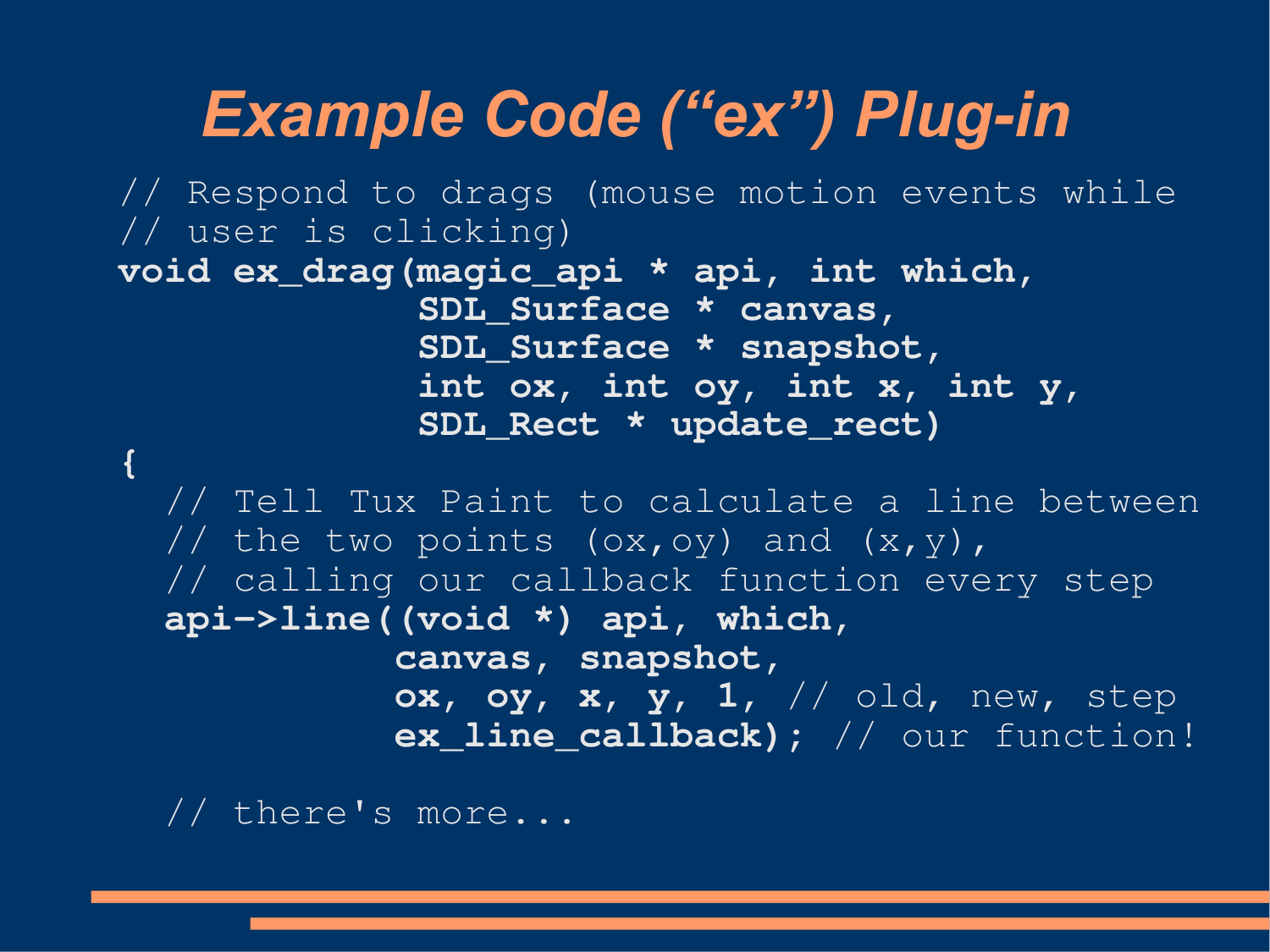// (after api->line() is called...)

 // We'll want to tell Tux Paint what part // of the canvas changed; let's make sure // we send top/left and bottom/right:  **if (ox > x) { int tmp=ox; ox=x; x=tmp; } if (oy > y) { int tmp=oy; oy=y; y=tmp; }**

// Fill in the  $(x, y)$  and  $(w, h)$  elements of // the update rectangle for Tux Paint: // (Our brush is 9x9, centered around (x,y))  $update\_rect->x = ox - 4;$  $update\_rect -> y = oy - 4;$  $update\_rect->w = (x + 4) - update\_rect->x;$  $update\_rect->h = (y + 4) - update\_rect->y;$ 

// still a little more...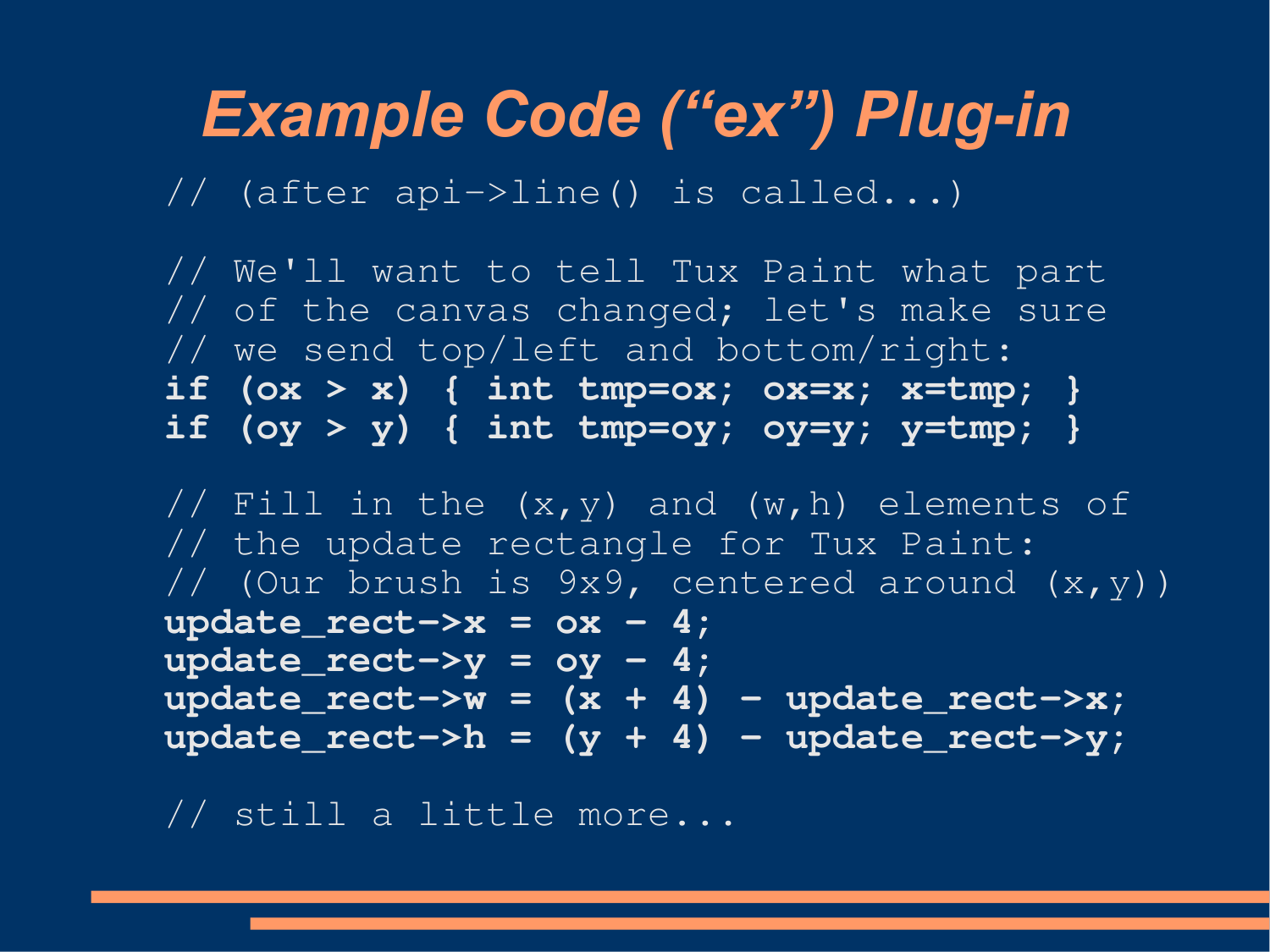// (after update\_rect is filled in...)

 // Play our sound effect as the user drags // (and since we call 'ex\_drag()' for clicks, // it plays for single clicks, too!)

```
 api->playsound(snd_effect,
                 (x * 255) / canvas->w,
                255);
```
**}**

```
 // What are those values?
 // Pan (0=left, 255=right) and
 // distance (0=far, 255=near)...
// Tux Paint "Magic" tool sound effects can
 // be in stereo!!!
```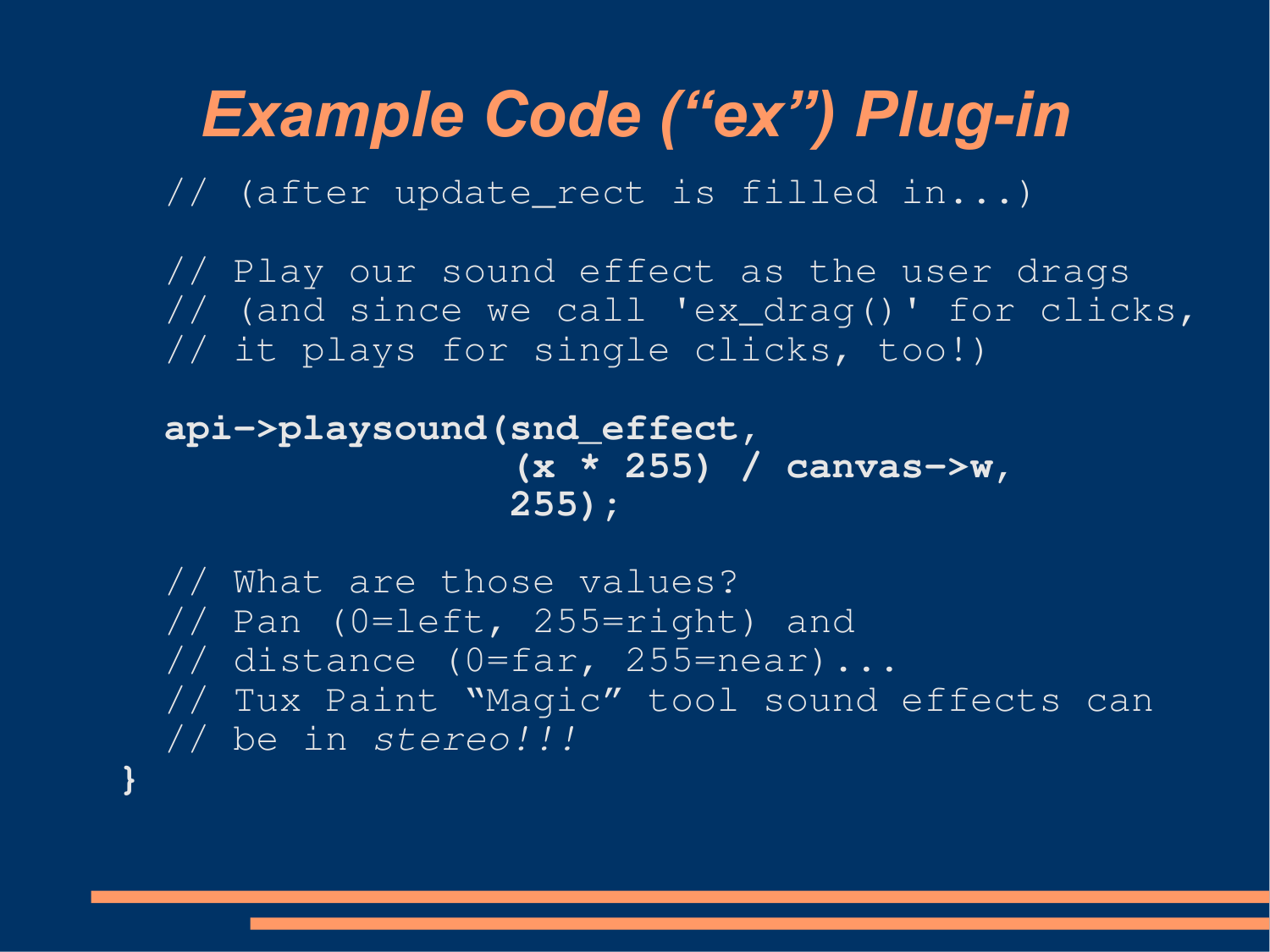// Respond to releases (mouse button up event) **void ex\_release(magic\_api \* api, int which, SDL\_Surface \* canvas, SDL\_Surface \* snapshot, int x, int y, SDL\_Rect \* update\_rect) {}** // Noone ever said we had to *do* anything!

// Accept colors (when tool is first selected, // or when user picks a different color) **void ex\_set\_color(magic\_api \* api, Uint8 r, Uint8 g, Uint8 b)**

```
{
   ex_r = r;
   ex_g = g;
   ex_b = b;
}
```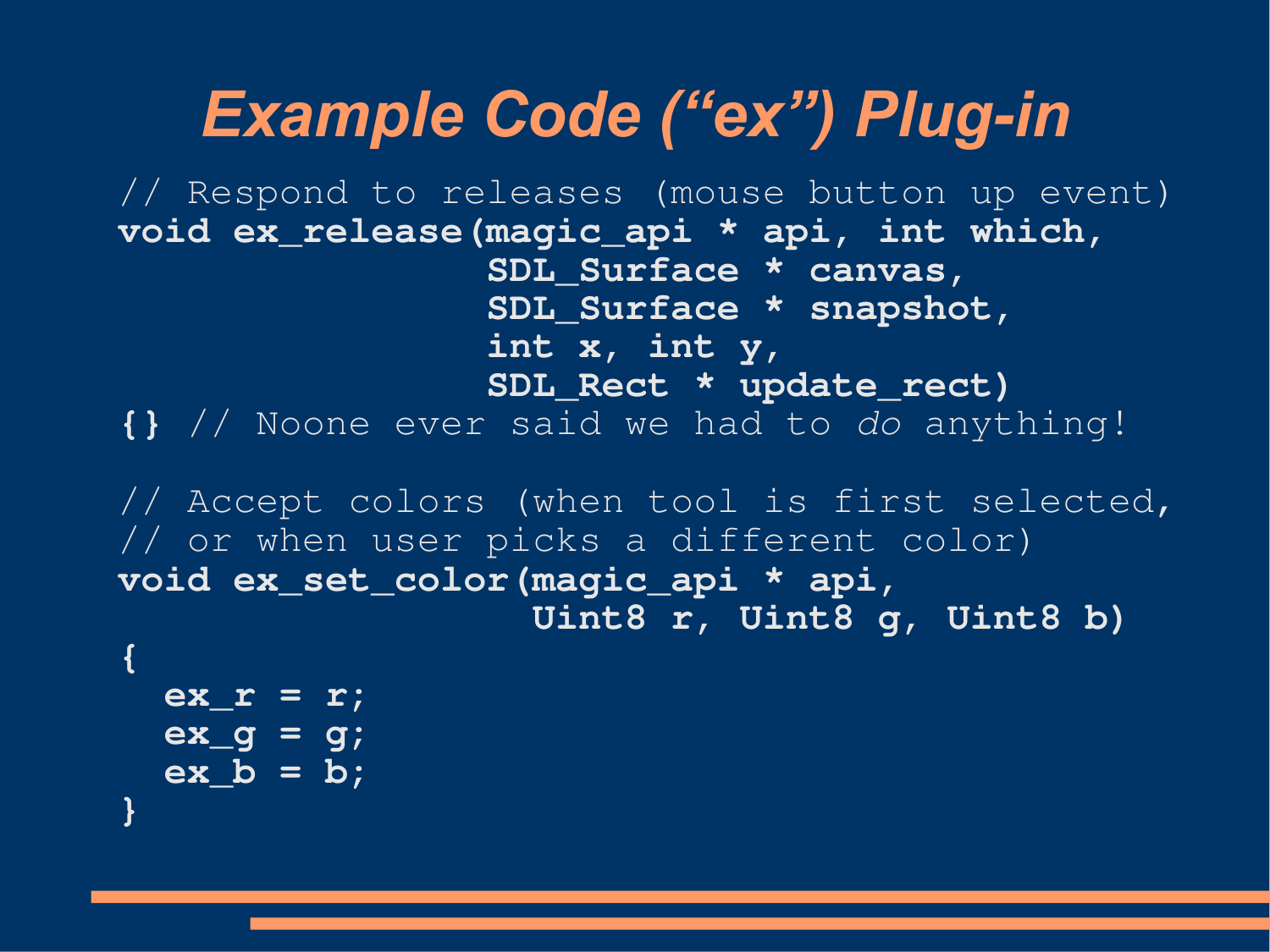// Finally, our own line callback routine. // It gets called by Tux Paint via api->line(), // which we invoked in ex drag(). **void ex\_line\_callback(void \* ptr, int which, SDL\_Surface \* canvas, SDL\_Surface \* snapshot, int x, int y)**

// Need to cast, since we get a void ptr...  **magic\_api \* api = (magic\_api \*) ptr;**

// the work happens on the next slide...

**{**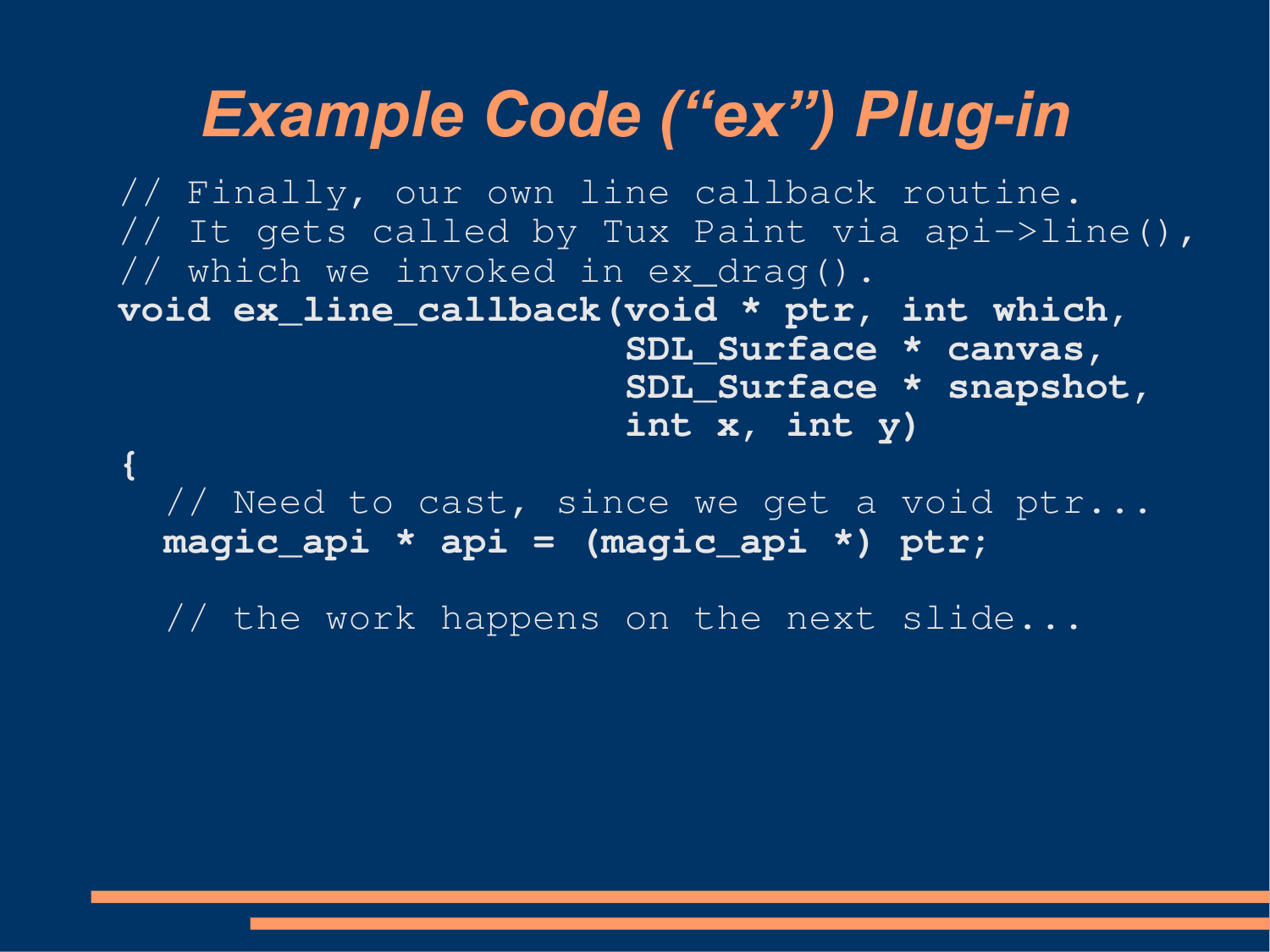*Example Code ("ex") Plug-in* // (about to do the line callback work...) // Quick-and-dirty 9x9 round brush for (int  $yy = -4$ ;  $yy \leq 4$ ;  $yy+1$ )  **{** for (int  $xx = -4$ ;  $xx \le 4$ ;  $xx++$ )  **{ if (api->in\_circle(xx, yy, 4))** // Round?  **{** // Ask TP to change the canvas...  **api->putpixel(canvas, x+xx, y+yy,** // ...to the user's color:  **SDL\_MapRGB(canvas->format, ex\_r, ex\_g, ex\_b)); } } }**

**}**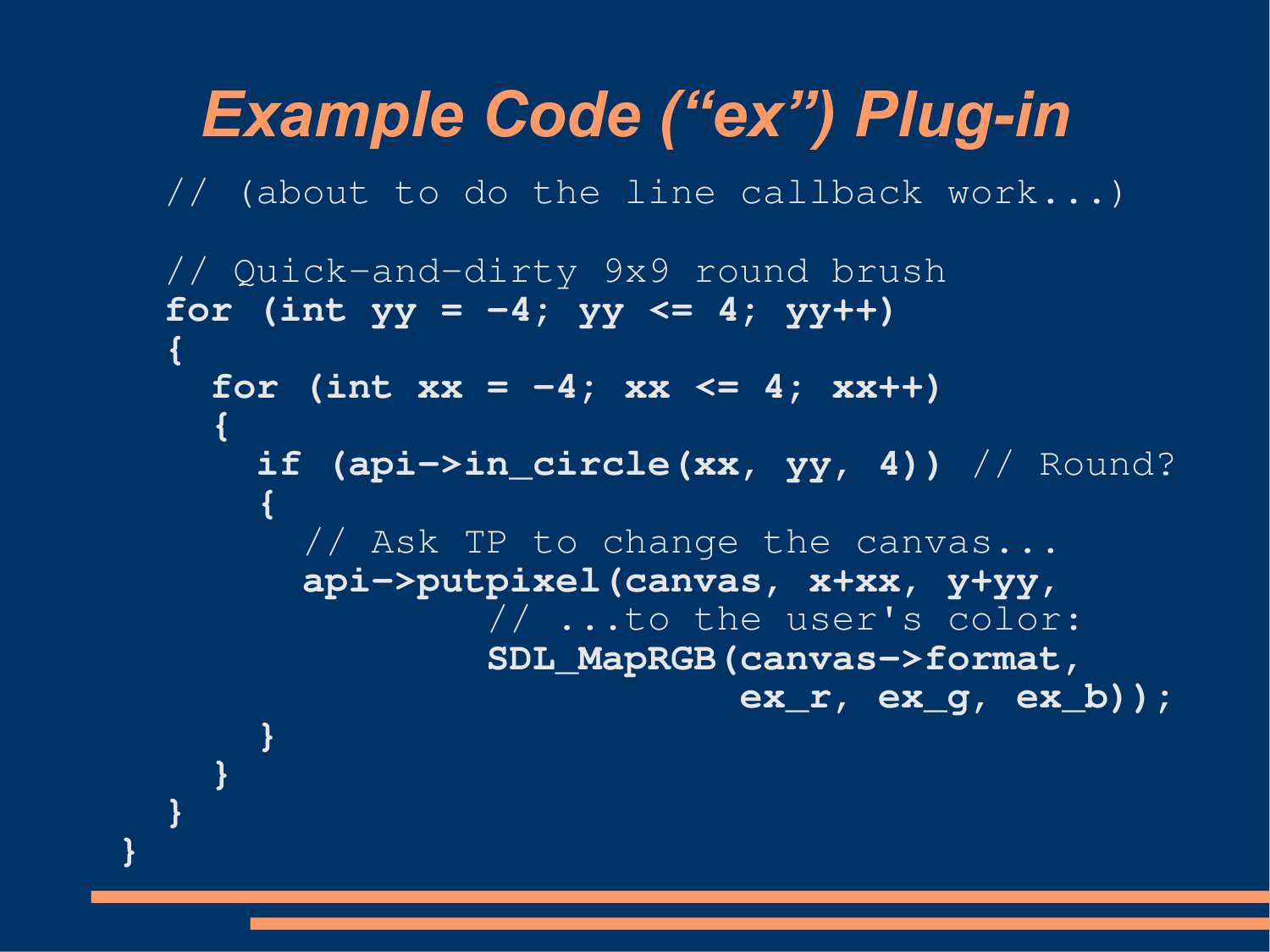# *Some Magic Types*

- **click()** only:
	- Full-image effects:
		- Mirror, Flip
- **click()** and **drag()**:
	- Drawing and effect brushes:
		- Rainbow, Blur, Negative, etc.
	- Full-image effects needing some input:
		- Shift
- **click()**, **drag()** and **release()**:
	- Multi-step drawing
		- Flower
	- Full-image effects needing input *and* preview:
		- Shift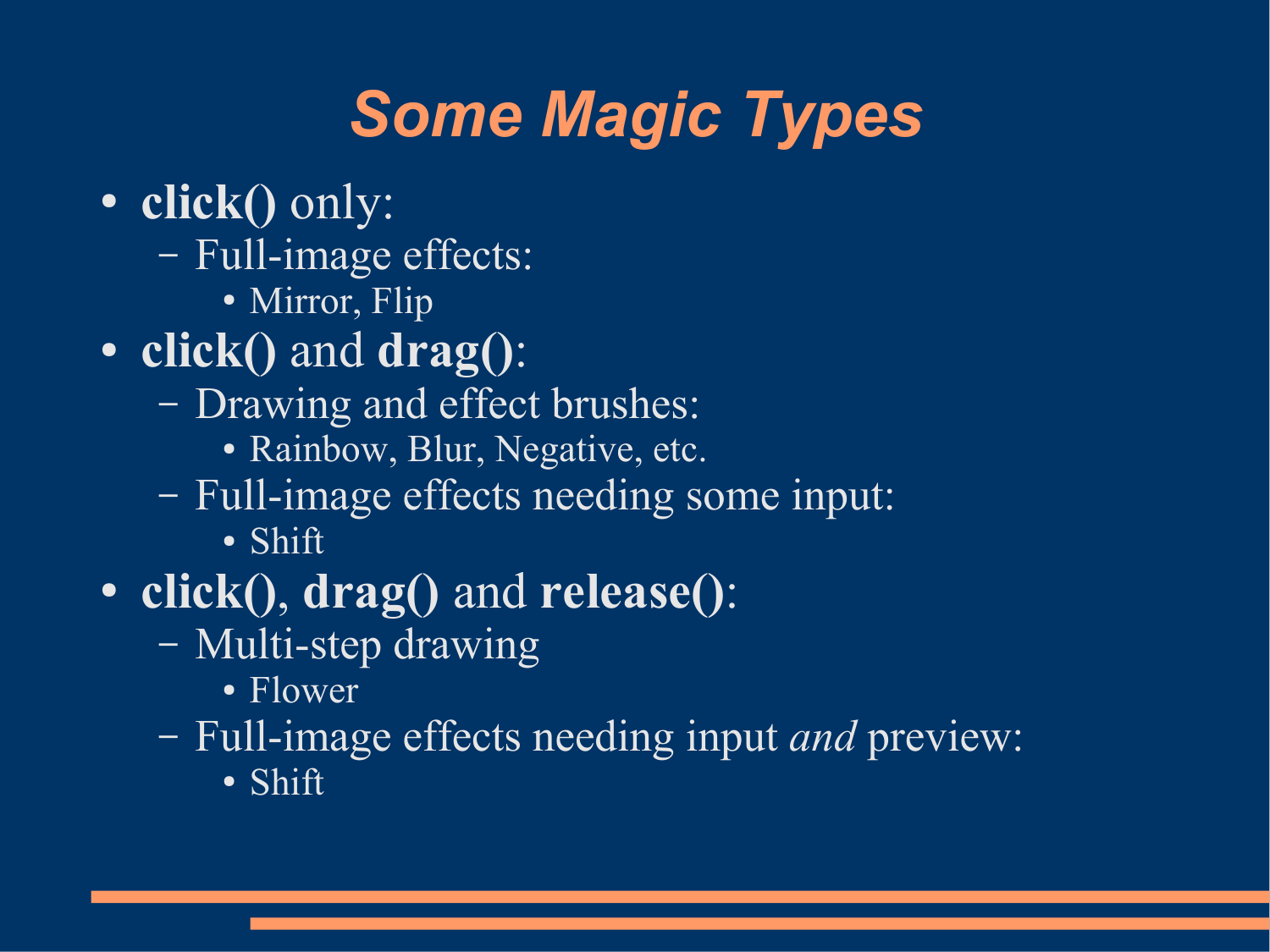#### *canvas vs. snapshot*

- **snapshot** is a recording of the drawing canvas when the user first clicked with the "Magic" tool
- **canvas** is the *live* drawing canvas your changes go here
- Sometimes you want to read from **snapshot** *(click and scribble with "Negative", and you negate more of the picture, without un-negating as you drag over the same spot)*
- Sometimes you want to read from **canvas**, allowing the user to apply more of the effect on the same area without releasing and clicking *(click and scribble with "Smudge", and the pixels smudge around more and more)*